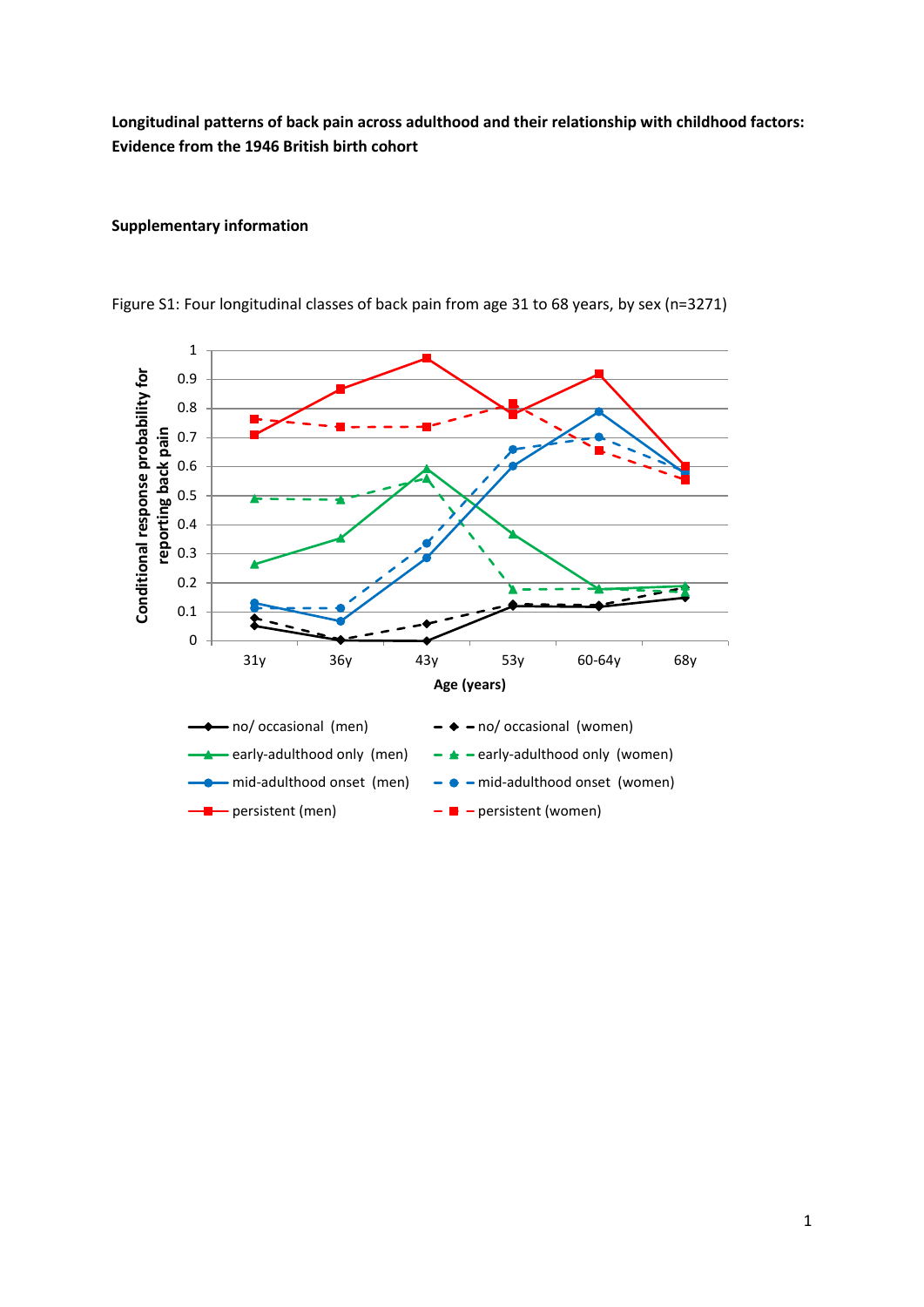|                                     | Combined    | Sex variant  | Sex invariant |  |
|-------------------------------------|-------------|--------------|---------------|--|
| Classes                             | 4           | 4            | 4             |  |
| No of parameters                    | 27          | 55           | 31            |  |
| Log likelihood                      | $-8425.864$ | $-10661.398$ | $-10684.605$  |  |
| Information criteria                |             |              |               |  |
| Akaike Information Criteria (AIC)   | 16905.729   | 21432.796    | 21431.211     |  |
| Bayesian Information Criteria (BIC) | 17070.236   | 21767.903    | 21620.089     |  |
| <b>Adjusted BIC</b>                 | 16984.445   | 21593.143    | 21521.589     |  |
| χ2 good-of-fit test                 |             |              |               |  |
| Pearson x2                          | 0.25        | .25          | .11           |  |
| $LRT \chi2$                         | 0.15        | .27          | .024          |  |
| Smallest class %*                   | 10.0        | 14.2         | 10.5          |  |
| Entropy                             | 0.568       | 0.725        | 0.711         |  |

Table S1: LCA fit statistics for back pain across adulthood: Combined model, model with parameters constrained to be the same in both sexes (sex invariant) and model without such a constraint (sex variant)

\*based on estimated posterior class membership probabilities

Table S2: Indices of model fit for longitudinal latent class models of back pain based on reports at ages 31, 36, 43, 53, 60-64 & 68 in MRC NSHD (n=1507 participants with all (6) waves of data)

|                                                                               | 2 classes | 3 classes | 4 classes | 5 classes |
|-------------------------------------------------------------------------------|-----------|-----------|-----------|-----------|
| Chi-square goodness-of-fit tests                                              |           |           |           |           |
| Likelihood Ratio $\chi^2$ p value $\alpha$                                    | < 0.001   | < 0.001   | 0.113     | 0.324     |
| Pearson $\chi^2$ p value $\overline{p}$                                       | < 0.001   | < 0.001   | 0.148     | 0.399     |
| Bootstrapped LR difference test p value <sup>c</sup>                          | < 0.001   | < 0.001   | < 0.001   | .102      |
| Information criterion                                                         |           |           |           |           |
| Akaike Information Criteria (AIC) <sup>d</sup>                                | 9487.1    | 9399.3    | 9370.7    | 9370.1    |
| Bayesian Information Criteria (BIC) <sup>e</sup>                              | 9556.3    | 9505.6    | 9514.3    | 9550.9    |
| Adjusted BIC <sup>e</sup>                                                     | 9515.0    | 9442.1    | 9428.5    | 9442.9    |
| Lo-Mendell-Rubin LRT (comparing current<br>model to previous model) p value f | < 0.001   | < .001    | .0049     | .523      |
| Entropy <sup>g</sup>                                                          | 0.714     | 0.702     | 0.646     | 0.552     |

*<sup>a</sup>* p>.05 indicates good fit

*<sup>b</sup>* p>.05 indicates good fit

*<sup>c</sup>* p<.05 indicates good fit

*d* Lowest value indicates best fit

*e* Lowest value indicates best fit

*<sup>f</sup>* P<.05 indicates addition of this class significantly improves fit

*<sup>g</sup>* Values close to 1 (range 0-1) indicate good classification accuracy (Entropy is a measure of between-class separation i.e. how well group membership is predicted given the observed data)